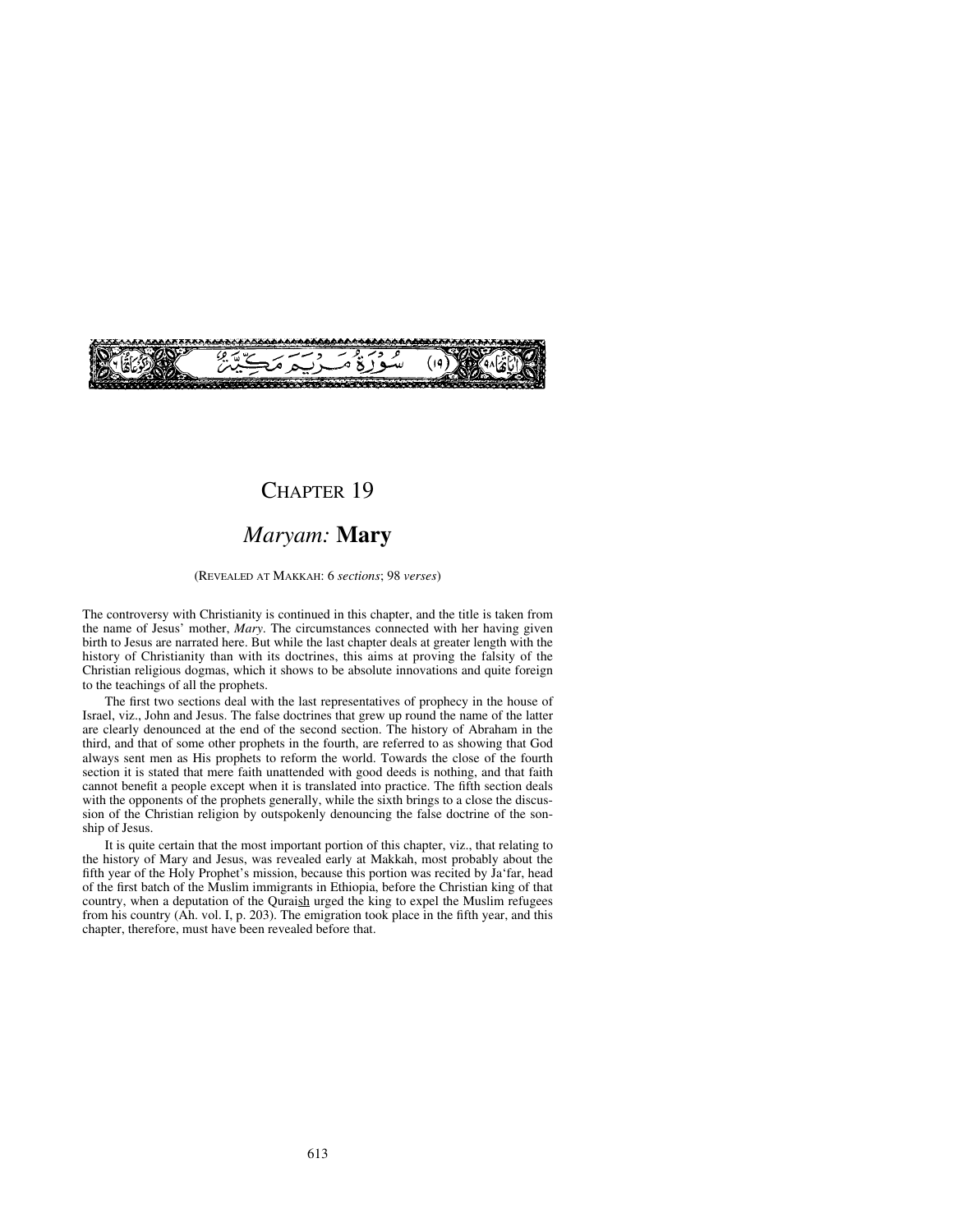#### SECTION 1: **Zacharias and John**

In the name of Allåh, the Beneficent, the Merciful.

**1** Sufficient, Guide, Blessed, Knowing, Truthful God.*<sup>a</sup>*

**2** A mention of the mercy of thy Lord to His servant Zacharias —

**3** When he called upon his Lord, crying in secret.

**4** He said: My Lord, my bones are weakened, and my head flares with hoariness, and I have never been unsuccessful in my prayer to Thee, my Lord.

**5** And I fear my kinsfolk after me, and my wife is barren, so grant me from Thyself an heir*<sup>a</sup>*

**6** Who should inherit me and inherit of the Children of Jacob, and make him, my Lord, acceptable (to Thee).*<sup>a</sup>*

**7** O Zacharias, We give thee good news of a boy, whose name is John: We have not made before anyone his equal.*<sup>a</sup>*

ِ بِسُــجِرِ اللهِ الرَّحُــمٰنِ الرَّحِــبِمُ( كلملحص فج ذِكْرُ رَحِيَّتِ رَبِّكَ عَبْدَةَ زَكَرِيَّا ۞ اذْ نَادٰى رَبَّهُ نِيْلاَءٍ خَفِيًّا۞ فَأَلَ سَ بِ ٓ إِذۡ ۚ دَهَنَ الۡعَظُـٰهُ مِنۡ مِّیۡ دَ اشْتَعَلَ الدَّأْسُ شَيْئًا وَّ لَبِيمُ أَڪُنُّ بِدُعَآيِكَ مَنِ شَقِيًّا۞ دَ إِذْ خِفْتُ الْمَوَالِيِّ مِنْ وَرَاءِيْ دَكَانَتِ امْرَآدٌ ۚ عَاٰقِدًا فَهَبۡ بِيۡ مِنۡ لَيۡ ُنِكَ دَلِيًّا۞ يَّد بِهِمْ وَيَدِثُّ مِنْ إِلِي بِعِفُوبِ وَاحِعَلُهُ ترت ترضيًّا<sub>©</sub> يْزَكِّرِيَّآ إِنَّا نُبَشِّرُكَ بِغُلْمِ اسْمُهُ يَحْيُنَ لَّهُ نَجْعَلْ لَّهُ مِنْ قَبَلْ سَبِيئًا۞

6*a.* The inheritance of the Children of Jacob is the inheritance of the Divine blessing of prophethood, which had been promised to Jacob's children.

7*a. Samß* means a *competitor*, or *contender for superiority* in eminence or glory; hence also an *equal*, or a *like*. The word occurs again in this chapter in v. 65 and bears the same meaning, not *namesake*, because there it is spoken about Allåh. It is not, of course, meant that one like John or equal to him was never before created in the world. According to the Gospels: "Among them that are born of women, there hath not risen a greater than John the Baptist" (Matt. 11:11). The meaning is that one like him was not born in Zacharias' family, because in the previous verse it is his own relatives about whom Zacharias says that he feared, and therefore an assurance was now given to him

<sup>1</sup>*a. Kåf* stands for *Kåf-in*, *Sufficient*, *hå* for *Håd-in*, *Guide*, *yå* for *Yamßn*, *Blessed*, *'ain* for *'Alim*, *Knowing*, and *şād* for *Şādiq*, *Truthful*. *Yā* has also been interpreted as being a letter of interjection, meaning *O*, but according to JA,  $y\bar{a}$  stands for *Yamin*, One possessing *yumn* or *blessings*.

<sup>5</sup>*a.* His fear was due to their not leading righteous lives, and he feared there would be none to lead people into the ways of righteousness after him.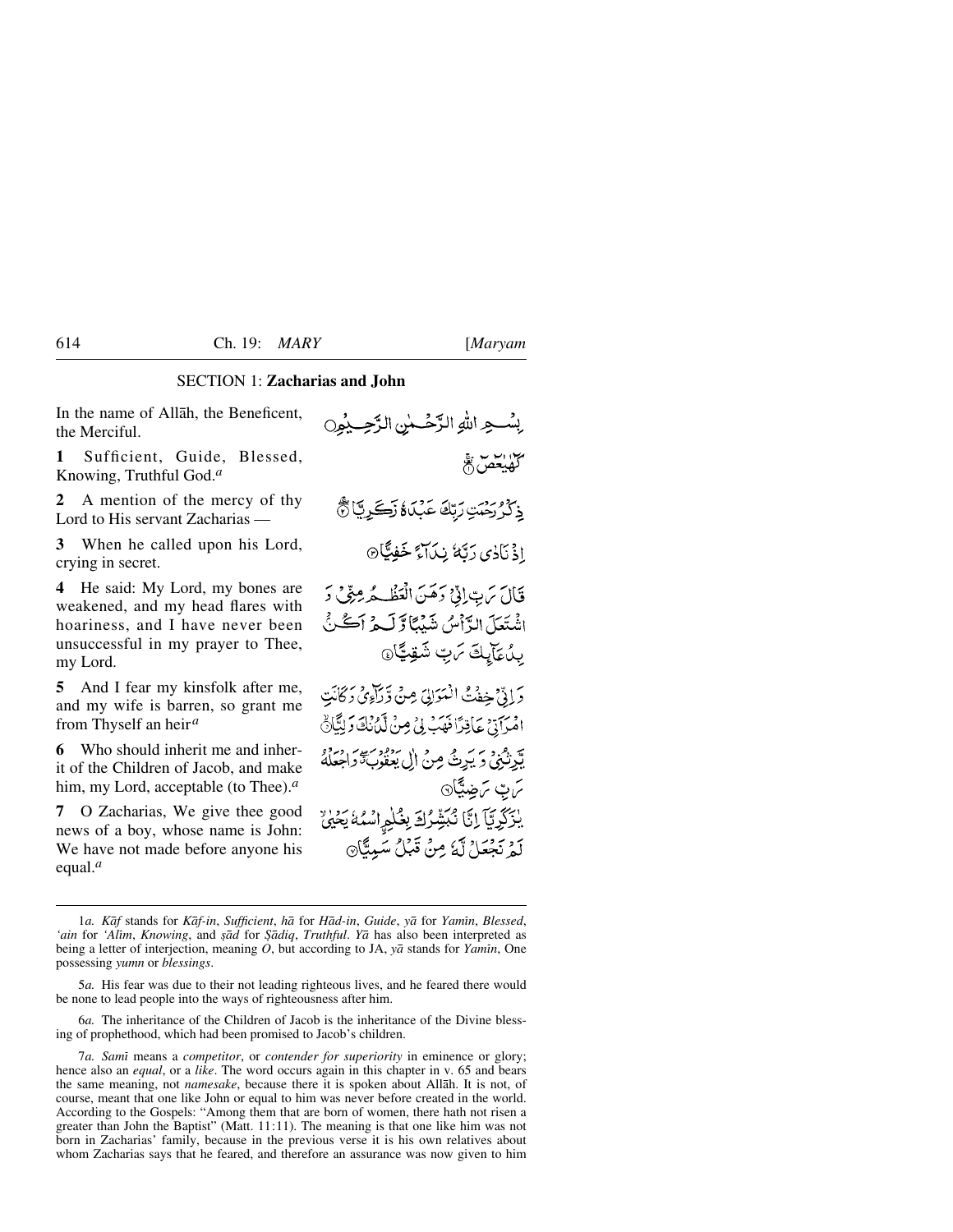**8** He said: My Lord, how shall I have a son, and my wife is barren, and I have reached extreme old age?

**9** He said: So (it will be). Thy Lord says: It is easy to Me, and indeed I created thee before, when thou wast nothing.

**10** He said: My Lord, give me a sign. He said: Thy sign is that thou speak not to people three nights, being in sound health.*<sup>a</sup>*

**11** So he went forth to his people from the sanctuary and proclaimed to them: Glorify (Allåh) morning and evening.

**12** O John, take hold of the Book with strength. And We granted him wisdom when a child,

**13** And kind-heartedness from Us and purity. And he was dutiful,

**14** And kindly to his parents, and he was not insolent, disobedient.*<sup>a</sup>*

**15** And peace on him the day he was born and the day he died, and the day he is raised to life!

قَالَ سَ بِّ أَنَّى يَكْوُنُ لِيَ عُلْمُ وَّ كَانَتِ امْرَاتِيْ عَاقِرًا وَقَلْ بَكَغْتُ مِنَ الْكَبْرِ عِتِمَّا۞ قَالَ كَنْدَلِكَ ۚ قَالَ يَرَاتُكَ هُوَعَلَّ هَدِّينُ وَّ تَنْ خَلَقْتُكَ مِنْ قَبْلُ وَلَمْ تَكُ شَيْئًا 9 قَالَ رَبِّ اجْعَلْ لِقَ إِسَةً لِمَالَ السُّكَ أَلَا تُكَلِّمَ النَّاسَ ثَلْثَ لَيَالِ سَوِيًّا فَخَرَجَ عَلَى قَوْمِهِ مِنَ الْبِحْرَابِ فَأَوْلَى إِلَيْهِمْ أَنْ سِيِّحْرًا بِكُرَةً وَّعَشِيًّانَ لْبَحْيِي خُذِ الْكِتْبَ بِقُوَّةٍ ۖ وَ اٰتَيْنِيُّهُ الْحُكْمَ صَبِيًّانَ وَ حَنَانًا رِّسْ لَدُنَّا وَزَلُوةً وَكَانَ تَقِيًّا ﴾ وَّ بَدًّا بِوَالِدَيْهِ وَلَمْ يَكُنُّ حَتَادًا عَصِيًّا۞ ئرساد، ئىم بردىن مەسرىيەدىن دور.<br>د سلمرغلىيى يومر ۇلياروپومريىتوت ىر ئەدىر *دەنى* ئەيگاھ

that the promised son would not be like the other members of his family whom he feared. Or the meaning may be, that one like him had not appeared in that age.

<sup>10</sup>*a.* The word *lail*, i.e., *night*, is interpreted as including the day, as *yaum*, or *day*, includes the *night*. Moreover, in 3:41 the words are *three days*, thus showing that three days and three nights are meant. It should also be noted that the Qur'ån does not support the idea that Zacharias was struck dumb, because it speaks of him as being *in sound health*. The object of assuming silence was to be engaged solely in prayer to the Divine Being, and hence Zacharias told his people also to glorify God; see also 3:41*a*.

<sup>14</sup>*a.* The various aspects of the character of John deserve to be noted. He was pure and sinless and never disobeyed God. In fact, what is said of one prophet is equally true of all. They are all pure from birth, and never disobey God.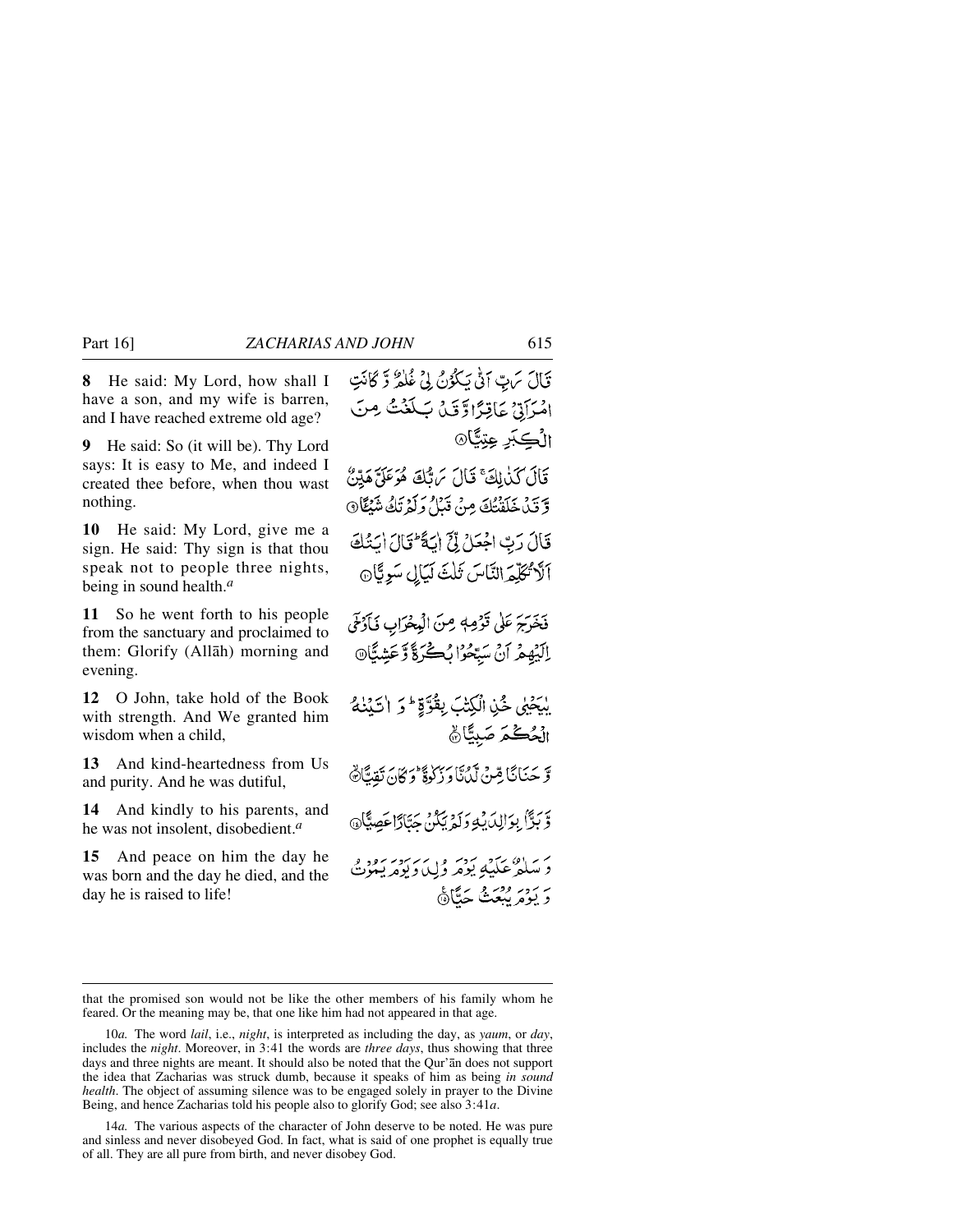### SECTION 2: **Mary and Jesus**

**16** And mention Mary in the Book. When she drew aside from her family to an eastern place;

**17** So she screened herself from them. Then We sent to her Our spirit and it appeared to her as a well-made man.*<sup>a</sup>*

**18** She said: I flee for refuge from thee to the Beneficent, if thou art one guarding against evil.

**19** He said: I am only bearer of a message of thy Lord: That I will give thee a pure boy.*<sup>a</sup>*

**20** She said: How can I have a son and no mortal has yet touched me, nor have I been unchaste?

**21** He said: So (it will be). Thy Lord says: It is easy to Me; and that We may make him a sign to men and a mercy from Us.*<sup>a</sup>* And it is a matter decreed.*<sup>b</sup>*

**22** Then she conceived him; and withdrew with him to a remote place.

**23** And the throes of childbirth drove her to the trunk of a palm-

وَإِذْكُرْ فِي الْكِتْبِ مَرْيَمَرُ إِذِانِيَيْنَ ثَ مِنْ آهْلِهَا مَكَانَا شَرْقِيًّا ﴾ فَاتَّعَذَتْ مِنْ دَوْنِهِ مْرِ حِعَانَاً وَإِنَّهُمْ لَهُ مِنْ الَّذِهَارُ دُجَنَا فَتَعَنَّلَ لَهَا بَشَرًا سَوِيًّا ۞

قَالَتْ إِنِّيَ آَعُوْذُ بِالرَّحْمٰنِ مِنْكَ إِنْ كُنْتَ تَقِبًّا® قَالَ اِنَّمَآ اَنَا رَسُوۡلُ رَبِّكِ ۚ زَٰلِهِ مَبَ لَكِ غُلْمًا زَكِيًّا۞ قَالَتْ اَتَّى يَكُوْنُ لِيَ غُلْمُرٌوَّكُوْيَسْسَنِيْ بَشَّعٌ وَّلَّمۡ آَكُ بَغِيًّا۞ قَالَ كَنْزِلِكَ قَالَ رَبُّكِ هُوَعَلَيَّ هَيِّنٌ وَلِنَجْعَلَهَ اٰيَةً لِّلنَّاسِ وَرَحْمَةً مِّتَّا ۚ وَكَانَ آمْزًا مَّقْضِدًّا® نَحَىَلَتُهُ فَانْتَبَذَتْ بِهِ مَكَانًا قَصِيًّا ﴾ فَأَجَاءَهَا الْمَخَاضُ إِلَىٰ جِدْبِهِ النَّخْلَةِ ۚ

19*a.* The words *I will give thee a pure boy* are the words of the message. The Spirit, in fact, only conveyed the Divine message, as it always does. Every word of the Holy Qur'ån is the word of God, but every word was delivered to the Prophet by the angel.

21*a.* Jesus was a *sign* to men, in the sense that he was made a prophet, and every prophet is a sign, because the Divine revelation which is granted to him affords a clear proof of the existence of the Divine Being. Or, he was a sign to the Israelites in particular, because with him prophethood came to an end among the Israelites.

21*b.* She conceived him in the ordinary way in which women conceive children; see 3:44*a*.

<sup>17</sup>*a.* This shows that it was in a vision that the spirit came, and the conversation that follows also took place in a vision. The word *tamaththala* ("it appeared") used here lends support to this, for the word signifies *assuming the likeness of another thing*, and this happens only in a vision. Further the spirit or angel of God appears to His chosen ones only in a vision, and angels are not seen by the physical eye.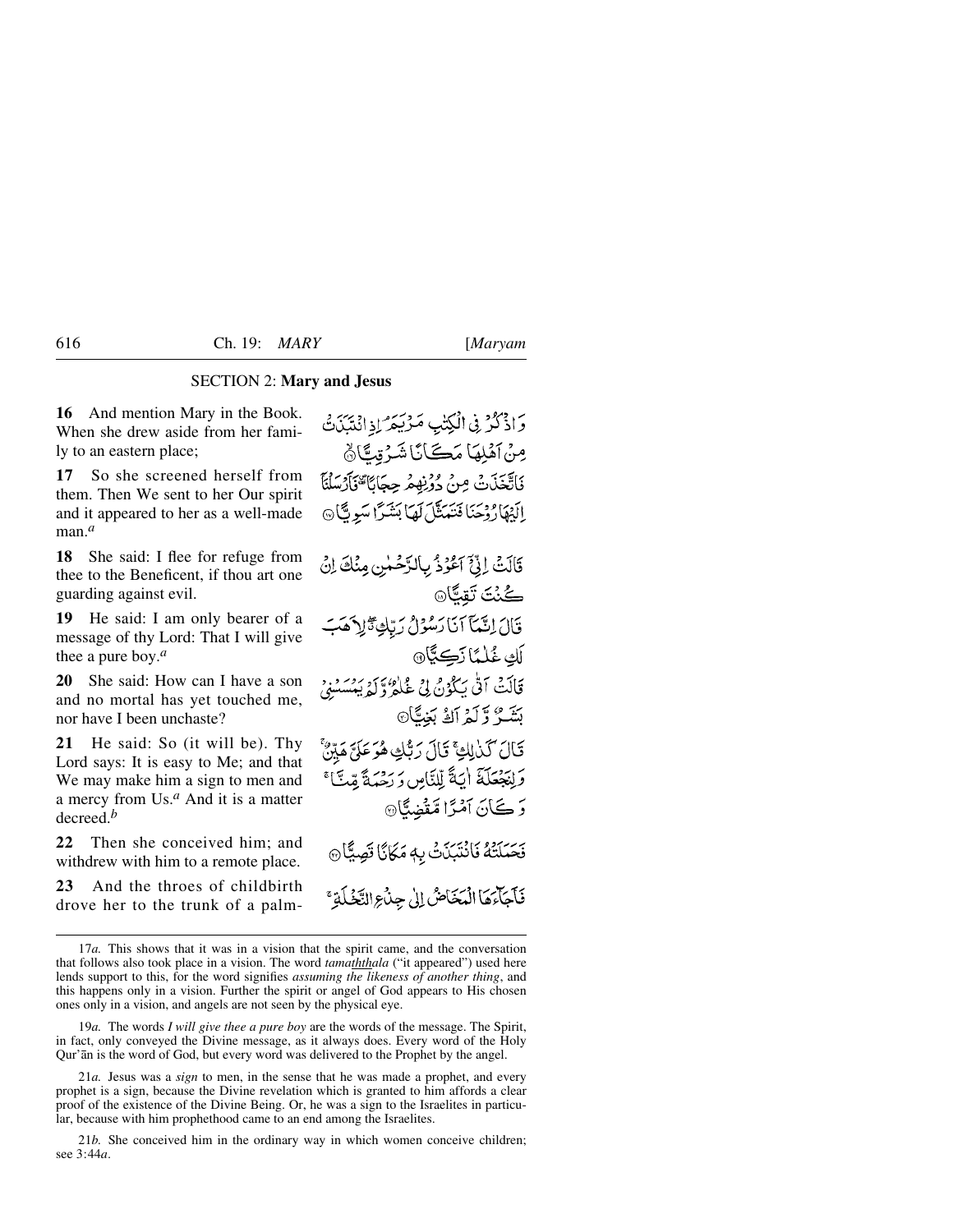tree.*<sup>a</sup>* She said: Oh, would that I had died before this, and had been a thing quite forgotten!*<sup>b</sup>*

**24** So a voice came to her from beneath her: Grieve not, surely thy Lord has provided a stream beneath thee.

**25** And shake towards thee the trunk of the palm-tree, it will drop on thee fresh ripe dates.*<sup>a</sup>*

**26** So eat and drink and cool the eye. Then if thou seest any mortal, say: Surely I have vowed a fast to the Beneficent, so I will not speak to any man today.*<sup>a</sup>*

**27** Then she came to her people with him, carrying him.*<sup>a</sup>* They said:

قَالَتْ يٰلَيْتَنِيْ مِتّْ قَبْلَ هٰذَا دَكْنَتُ نَشْبًا مَّنْسِيًّا ۞ فَنَادْتِهَا مِنْ تَحْتِهَا ٱلْآتَحْزَنِيِّ قَيْلَ جَعَلَ رَبُّكِ تَحْتَكِ سَرِيًّا ۞ وَهُرِّيِّ إِلَيْكِ بِجِدْجِ النَّخْلَةِ تُسْقِطْ كَلَّبْكِ رُطَبًا جَنِتًا فَڪْلِيُ وَاشْرَبِيُ دَ قَبِيْرَيُ عَدَنَا ۚ فَامَّاً تَرَيِنَ مِنَ الْبَشَرِ اَحَدًا لِنَفْوُلِيٍّ لِنِّ نَذَىٰنُ لِلرَّحْسٰنِ صَوْمًا فَلَنْ أَكَلِّمَ الْبَوْمَرِ إِنْسِتَكَانَ فَأَتَتْ بِهٖ قَوْمَهَاتَحْيِلُهُ ۚ وَٱلْوَٰۤ لِيَتَرَبَّمُ

26*a.* It was really a kind of fast. Zacharias, as we have already seen, was told not to speak to people for three days.

27*a.* The conversation that is related to have taken place in the verses that follow is alone sufficient to make it clear that the coming of Mary to her people with her son, as

<sup>23</sup>*a.* This shows that Mary gave birth to Jesus while on a journey; hence the reference to water and food in vv. 24 and 25, such as one can only find in a journey. That she was going to a distant place is shown by v. 22. She may have had recourse to the trunk of a palm-tree to find a support in the throes of childbirth.

<sup>23</sup>*b.* Mary gave birth to Jesus under the ordinary circumstances which women experience in giving birth to children. The throes of childbirth were too severe for her to bear, and hence she gave utterance to such words. The reference to the throes of childbirth clearly shows that an ordinary human child was coming into the world. Or, there may be a reference to Gen. 3:16, *in sorrow thou shalt bring forth children*.

<sup>25</sup>*a.* The Qur'ån does not accept that Jesus was born on 25th December. It was the time when fresh ripe dates are found on palm-trees. It is now a recognized fact that the 25th of December was not Jesus' birthday. Bishop Barnes says in the *Rise of Christianity*: "There is, moreover, no authority for the belief that December 25 was the actual birthday of Jesus. If we can give any credence to the birth-story of Luke, with the shepherds keeping watch by night in the fields near Bethlehem, the birth of Jesus did not take place in winter, when the night temperature is so low in the hill country of Judaea that snow is not uncommon. After much argument our Christmas day seems to have been accepted about A.D. 300" (p. 79). Bishop Barnes then goes on to relate that the 25th of December was taken from the Persian cult, Mithra being the God of the invincible sun: "And his festal day was suitably that on which, after the winter solstice, the sun again began clearly to show his strength".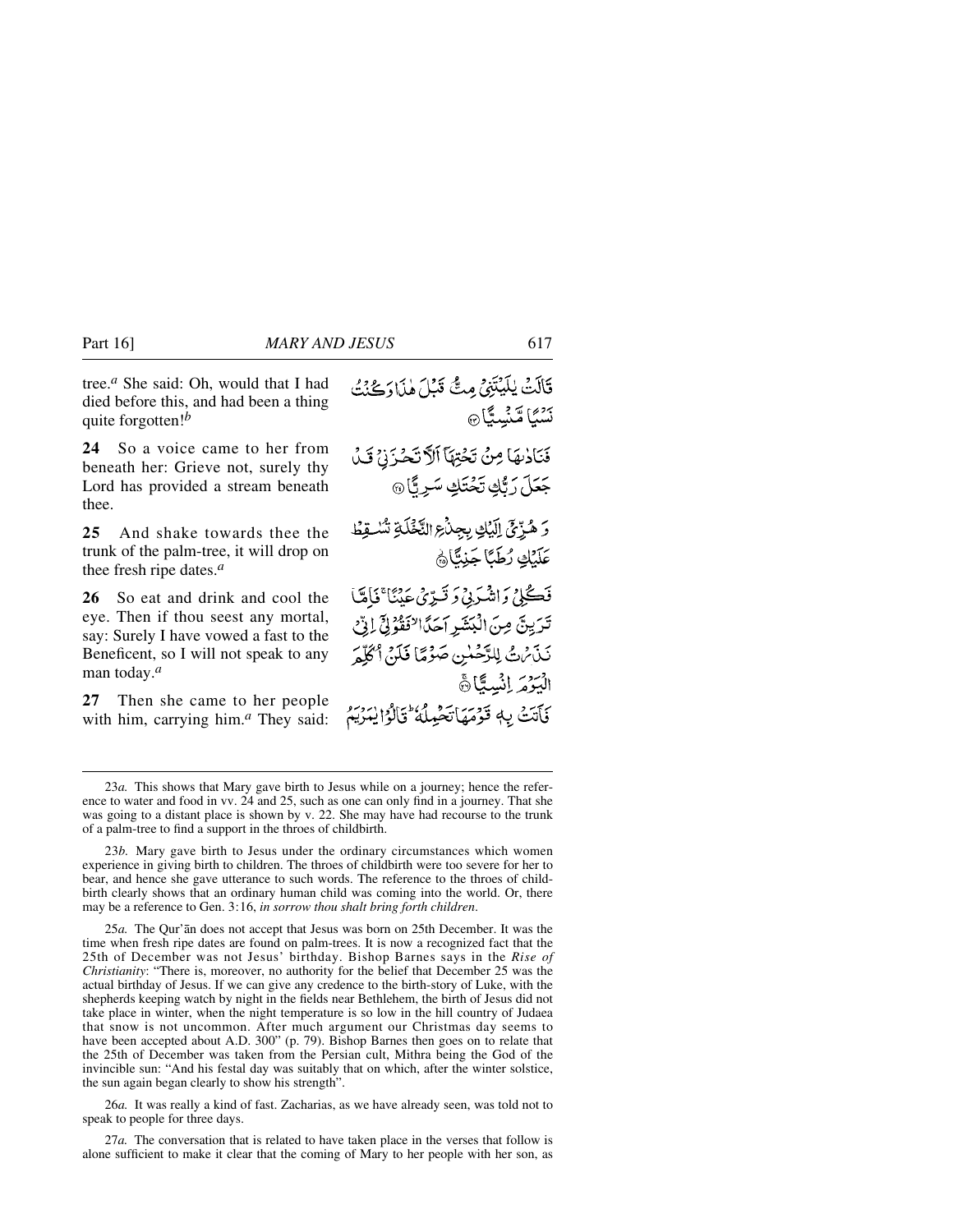**28** O sister of Aaron,*<sup>a</sup>* thy father was not a wicked man, nor was thy mother an unchaste woman!

**29** But she pointed to him. They said: How should we speak to one who is a child in the cradle?*<sup>a</sup>*

## لَقَدْ جِئْتِ شَيْئًا نَرِيًّا۞

يَأْخُتَ هٰرُوْنَ مَا كَانَ اَبُوُكِ امْرَاً سَوْءٍ وَّ مَاڪَانَتْ اُمُّكِ بَغِيُّاچُّ فَأَشَامَ ثَ الْبَيْحُ قَالُوْا كَيْفَ نُكَلِّمُ مَنْ كَانَ فِي الْمَهْدِ صَبِيًّا @

stated in this verse, relates to a time when Jesus had grown sufficiently old to have been raised to the dignity of a prophet, and to have received Divine revelation, as he speaks of having been given the book in v. 30. The commentators, merely because the verse follows one in which the birth of Jesus is spoken of, understand the incident to relate to a time when Jesus was still a baby. But it should be noted that the Holy Qur'ån does not relate stories in all their details, and often omits a number of incidents which are not needed for its purpose. Compare, for instance, the 11th and 12th verses, the first of which relates only Zacharias' receiving the joyful news of a son, while the second asks that son to take hold of the Book with strength. Jesus could only say that he was made a prophet, when he was actually entrusted with the mission of a prophet, and not before, and Jesus' address to his people, as related in vv. 30 and 31, clearly shows that he had already been entrusted with that mission. Moreover, it is unreasonable to suppose that, as soon as Mary gave birth to the child, she took it to her people to make a show of it. The Qur'ån, v. 22, states that she was then going to some remote place, and thus the incident related here could not have taken place immediately after the delivery. The word *carrying* does not show that she was carrying him in her arms; it means that he was being carried on an animal. Compare 9:92, where some of the companions are spoken of as coming to the Prophet that he might *carry* them, and he is related as saying in reply that he had not that on which to *carry* them. Compare Matt. 21:1–7. There the story is related of Jesus entering Jerusalem riding an ass, or an ass and a colt: "And brought the ass and the colt, and put on them their clothes, and they set him thereon" (Matt. 21:7).

27*b.* The reference in Mary's *bringing a strange thing* may be to her having given birth to a son who claimed greater authority than the elders of Israel, with a deeper hint to the calumny against her, for which see 4:156*a*. But the word *fari* also signifies *a forger of lies*. It is remarkable that in his reply Jesus does not make a single reference to the circumstances of his birth. Hence the inference is quite reasonable that the question, whichever significance of the words may be taken, was directed against the mission of Jesus and not against the circumstances relating to his birth.

28*a.* As shown in 3:35*a*, Mary belonged to the priestly class, as Wherry also admits, "because she was of the Levitical race, as by her being related to Elizabeth it would seem she was," and therefore she is rightly called *ukht Hår∂n*, or *sister of Aaron*, the word *ukht* being by no means limited to the close blood-relationship like its equivalent in English; see 3:35*a* for further explanation. IJ relates the following incident: Şafiyyah (the Prophet's wife) came to the Messenger of Allåh (may peace and the blessings of Allåh be upon him!) and said: "The women say to me, a Jewess, daughter of two Jews". He said to her: "Why didst thou not say: Surely my father is Aaron and my uncle is Moses and my husband is Muhammad?"

29*a.* Old and learned Jews would no doubt speak of a young man who was born and brought up before their eyes as *a child in the cradle*, as if disdaining to address one so young. See what follows, vv. 30, 31, wherein it is made quite clear that the incident mentioned here relates to a time when Jesus was a grown-up man.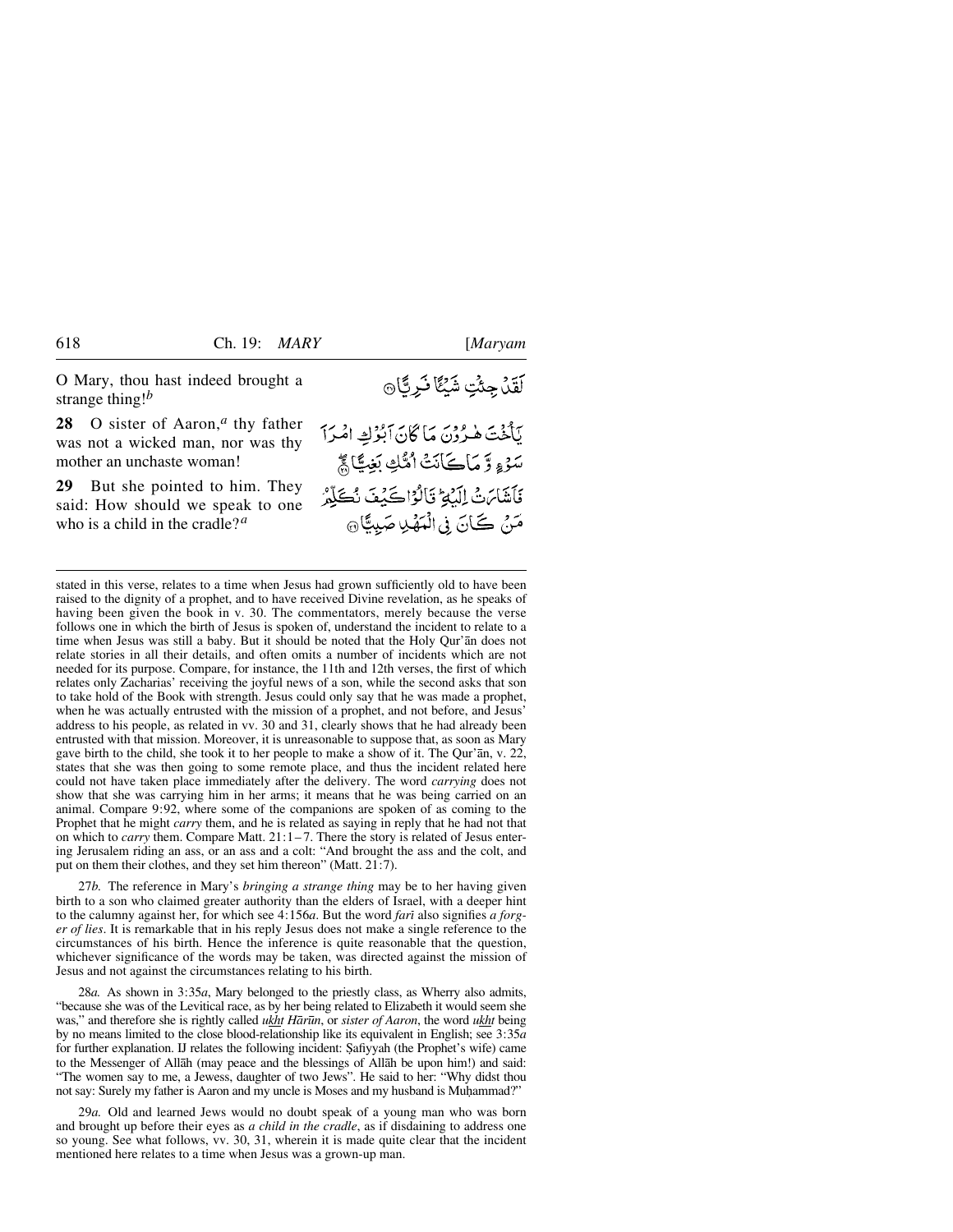**30** He said: I am indeed a servant of Allåh. He has given me the Book and made me a prophet:*<sup>a</sup>*

**31** And He has made me blessed wherever I may be, and He has enjoined on me prayer and poor-rate so long as I live:*<sup>a</sup>*

**32** And to be kind to my mother; and He has not made me insolent, unblessed.*<sup>a</sup>*

**33** And peace on me the day I was born, and the day I die, and the day I am raised to life.

**34** Such is Jesus son of Mary — a statement of truth about which they dispute.

**35** It beseems not Allåh that He should take to Himself a son. Glory be to Him! when He decrees a matter He only says to it, Be, and it is.

**36** And surely Allåh is my Lord and your Lord, so serve Him. This is the right path.*<sup>a</sup>*

قَالَ لِيٍّ عَبْدُ اللَّهِ شَالْتَنِيَ الْكِتْبَ وَجَعَلَنِيٌ نَبِيًّا ُ دَ حَيَدَهُ مِيلاً گا آبِينَ مَا ڪُنٺُ صَو آؤضنني بالصّلوةِ دَالزَّكْرِةِ مَادْمُنْ حَيَّاهُمْ وَّبَرَّا بِوَالِدَقِّ وَلَمْ يَجْعَلُنِي جَبَّائِ اشْقِيًّا @ وَالسَّلَمْ عَلَيَّ يَوْمَرْ وَلِيْهِ بِيُّ وَ بَيَوْمَ برود بر سوپرورو سنگ@<br>اموت و پومرابعث ځینگ@ ذٰلِكَ عِيْسَى إِبْنُ مَرْبَهِمْ قَوْلَ الْحَقّ الَّذِيْ فِيۡهِ يَمۡتَرُوۡنَ ۞ مَاكَانَ بِلَّٰهِ أَنْ يَتَّخِذَ مِنْ وَلَٰٓلٍ ْسَعْنَةً إِذَا قَضَى أَمْيًا فَبَاتَيْهَا يَغْنُوْلُ لَهُ َكُنْ فَبَكُوْنُ۞ دَ إِنَّ اللَّهَ سَ بِيٌّ وَسَ قَبْحَ لِمَ ذَاعِدُ دِهِ وَ وَطِ هٰذَاصِرَاطٌ مُّسْتَقِيْمٌ

<sup>30</sup>*a.* It is clear that this conversation did not take place when Jesus was an infant in the cradle, but when he had actually been made a prophet.

<sup>31</sup>*a.* It is absurd to suppose that prayers and alms were enjoined on Jesus while he was only a day old and that he really observed these injunctions at that age. In fact, Jesus' answer clearly shows that he was addressing his people after he had been entrusted with the mission of prophethood.

<sup>32</sup>*a.* Here only the mother is spoken of, whereas in a similar case in v. 14 John is spoken of as being kind to both parents. This may be due to the fact that Joseph may not have been living at the time when Jesus spoke these words. Joseph was already an old man when he married Mary, and by the time that the ministry of Jesus begins we find no mention of him even in the Gospels, the mother and brothers being the only relations mentioned. Or, the mother alone is mentioned because the Gospels relate an incident showing that Jesus was rude to his mother (Matt. 12:48), and this verse disproves the statement, it being one of the objects of the Qur'ån to clear Jesus of all false charges.

<sup>36</sup>*a.* According to Matthew, when Jesus was tempted of the devil, who asked him to worship him, Jesus' reply was: "For it is written, Thou shalt worship the Lord thy God, and Him only shalt thou serve" (Matt. 4:10).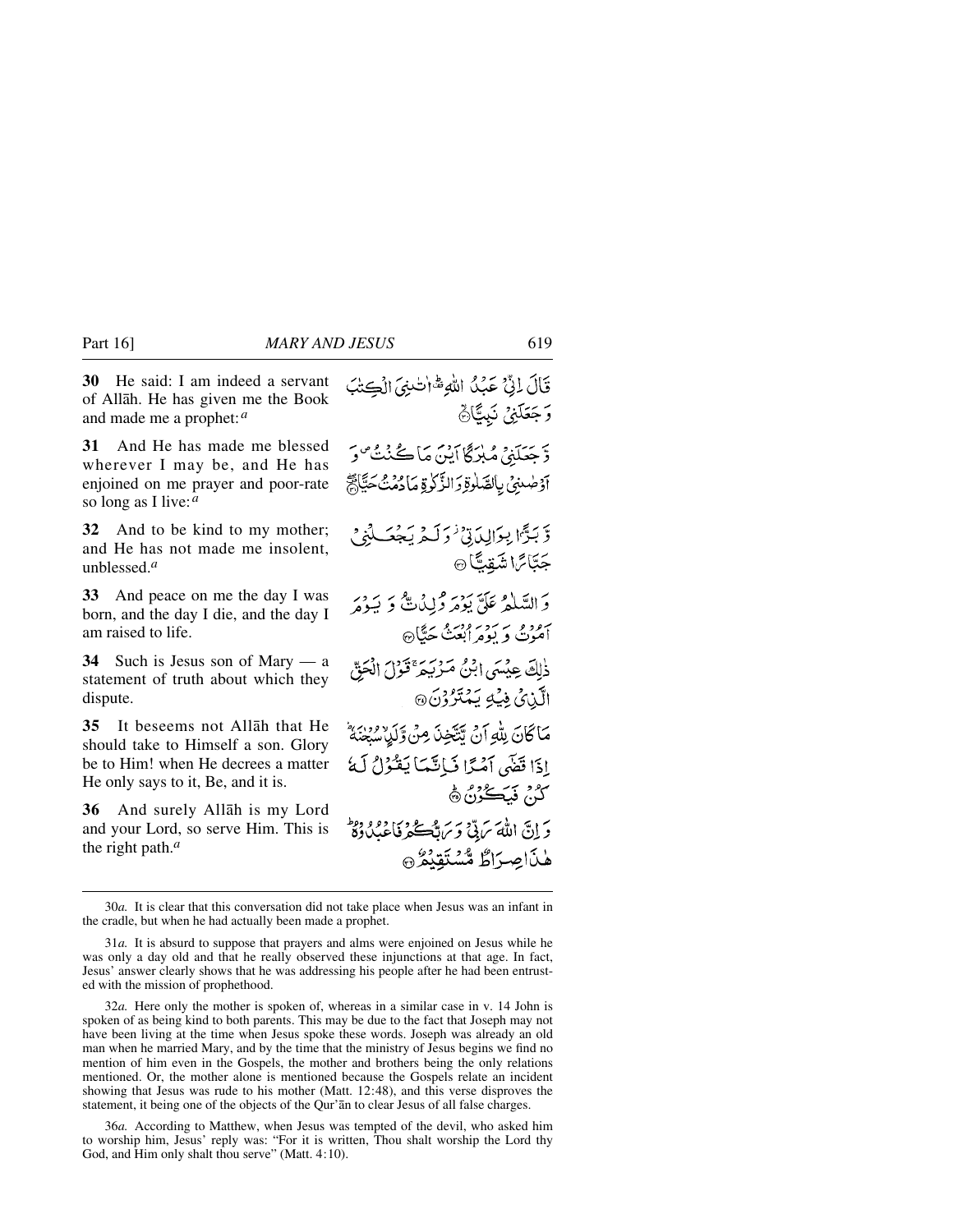**37** But parties from among them differed; so woe to those who disbelieve, because of their presence on a grievous day!

**38** How clearly will they hear and see on the day when they come to Us; but the wrongdoers are today in manifest error.

**39** And warn them of the day of Regret,<sup>*a*</sup> when the matter is decided. And they are (now) in negligence and they believe not.

**40** Surely We inherit the earth and those thereon, and to Us they are returned.

فَاخْتَلَفَ الْأَحْزَابُ مِنْ بَيْنِهِمْ قَوْبِلُ لِلَّذِينَ كَفَرُدْ إِمِنْ مَشْهَدٍ بِدَمِرِ عَظِيْمِ ۞

أَسْمِعُ بِهِمْ وَ أَبْصِرْ ۚ يُوْمَرِ أَيْوَنَنَا لَكِن الطَّلِمُوْنَ الْيَوْمَرِ فِي ضَلْلِ مُّبِيِّيْنِ @

دَ أَنْ لِلْمُعْرِ يَوْمَ الْحَسْرَةِ إِذْ قُضِيَ الْأَمْرُ وَهُمْ فِي غَفْلَةٍ وَهُمْزَلَا يُؤْمِنُونَ ۞

إِنَّا نَحْنُ نَبِرِثُ الْأَمْرُضَ وَمَنْ عَلَيْهَا وَ اِلَيْنَا يُرْجَعُونَ ﴾

#### SECTION 3: **Abraham**

**41** And mention Abraham in the Book. Surely he was a truthful man, a prophet.

**42** When he said to his sire: O my sire, why worshippest thou that which hears not, nor sees, nor can it avail thee aught?

**43** O my sire, to me indeed has come the knowledge which has not come to thee; so follow me, I will guide thee on a right path.

**44** O my sire, serve not the devil. Surely the devil is disobedient to the Beneficent.

**45** O my sire, surely I fear lest a punishment from the Beneficent should afflict thee, so that thou become a friend of the devil.

وَاذْكُرُ فِى الْكِتْبِ اِبْرَاهِ بِمَرَّة اِنَّةَ كَانَ صِدِّيْقًا تَّبِيًّا۞ اِذْ قَالَ لِأَبِيْهِ يَأْبَتِ لِمَ تَعْبُنُ مَأْلَا موسم وَ لا يُبْصِرُولاَيْغْنِي عِنْكَ شَيْئًا۞

يَأْبَتِ إِنِّيٍّ قَيْدَ جَآءَنِيٌّ مِنَ الْمِلْمِ مَالَمُ يَأْتِكَ فَأَتَّبَّعْنَى أَهْدِكَ صِرَاطًا سَرِيًّا ۞

يَأْبَتِ لَا تَعَبُّدِا الشَّيْطُنَّ إِنَّ الشَّيْطُنَ ڪَانَ لِلرَّحْمٰنِ عَصِيَّا@

يَأْبَتِ إِنِّيٍّ آخَاتُ أَنْ يَتَمَسَّكَ عَذَابٌ قِنَ الرَّحْسٰيِ فَتَكَوُّنَ لِلشَّيْطِٰنِ وَلِيًّا @

<sup>39</sup>*a.* The day of Judgment is here called the day of Regret, because man will then regret that he wasted the opportunity given to him to work for his own good.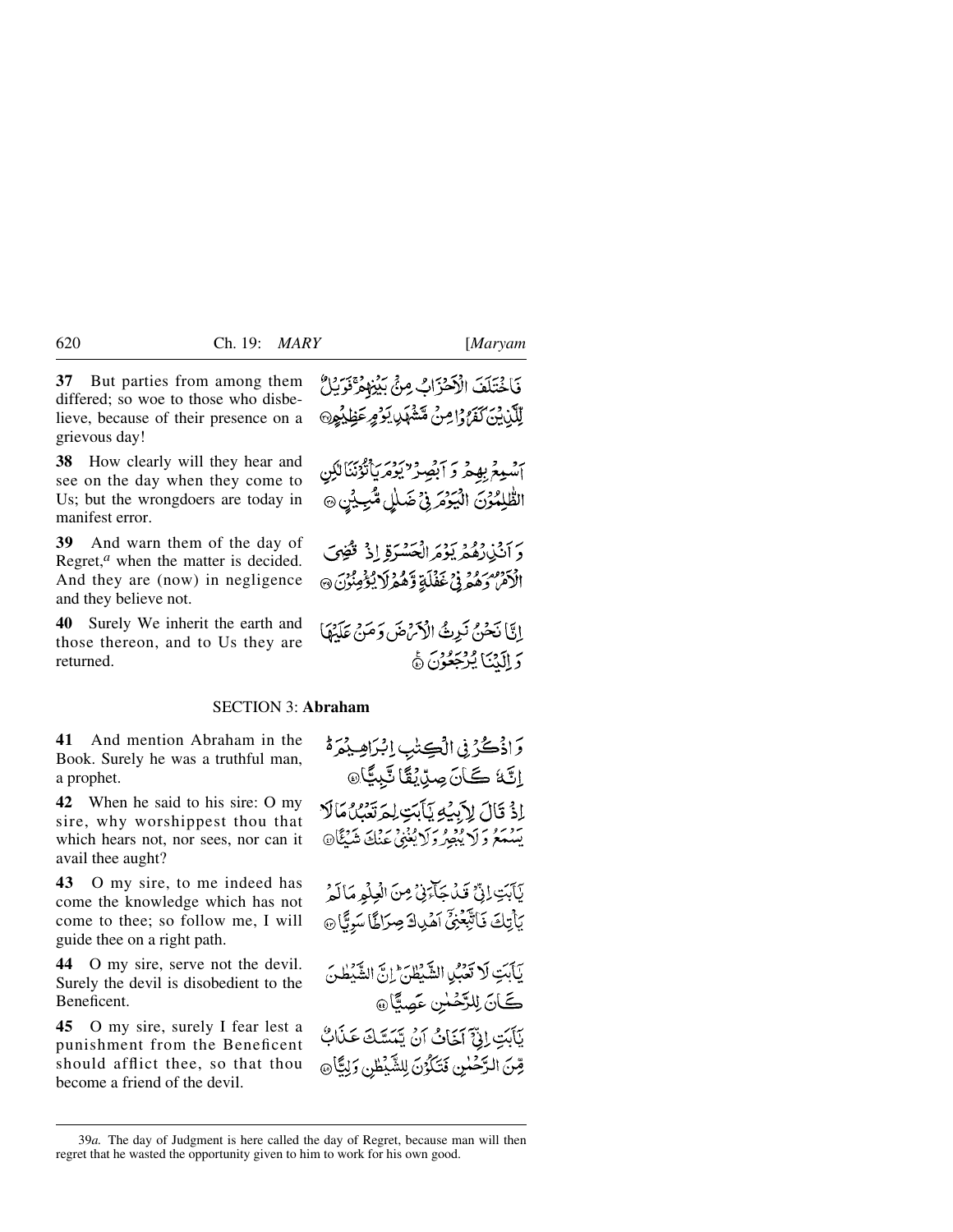**46** He said: Dislikest thou my gods, O Abraham? If thou desist not, I will certainly drive thee away. And leave me for a time.

**47** He said: Peace be to thee! I shall pray my Lord to forgive thee. Surely He is ever Kind to me.

**48** And I withdraw from you and that which you call on besides Allåh, and I call upon my Lord. Maybe I shall not remain unblessed in calling upon my Lord.

**49** So, when he withdrew from them and that which they worshipped besides Allåh, We gave him Isaac and Jacob. And each (of them) We made a prophet.*<sup>a</sup>*

**50** And We gave them of Our mercy, and We granted them a truthful mention of eminence.*<sup>a</sup>*

#### SECTION 4: **Other Prophets are raised**

**51** And mention Moses in the Book. Surely he was one purified, and was a messenger, a prophet.*<sup>a</sup>*

قَالَ أَرَاغِبٌ أَنْتَ عَنْ الْهَتِي يَابُرْهِيْمٌ رِّهِ لَّمَرْتَنْتُهِ لَأَرْجُمَنَّكَ وَاهْجُرْنِيْ مَلِيًّا @

قَالَ سَلَّهُ عَلَيْكَ ۚ سَأَسْتَغْفِرُ لَكَ رَبِّيْ ۚ اِنَّةُ كَمَانَ بِنْ حَفِيًّا® بَرْدَيْهُ وَمَا تَدْوُدَ مِنْ دُوْنِ اللَّهِ بر دودا پر پڻ ٿڪسي الا آڪُرن بِڊُاجَاءِ *ڹ*ڹٚڹ؉ٙؿ فَلَلَّااعْتَزَلَّهُ وَدَمَا يَعۡبُدُوۡنَ مِنۡ دُوۡن اللَّهِ وَحَدْنَاكَ إِسْلَحْقَ وَيَعْقُونَ وَكُلَّهُ

يَرْمَنْ الْمَهْمْ مِّنْ رَّحْمَتِنَا وَجَعَلْنَالَهُمْ ِ لِيَبَانَ صِيْرِيٍّ عَلِيٍّاً ﴾

جَعَلْنَا نَبِيًّا®

وَاذْكُرُ فِى الْكِتْبِ مُؤْسِّى لِأَنَّهُ كَانَ مُخْلَصًا وَّكَانَ رَسُوُلَ نَّبِيًّا @

51*a. Ras∂l*, or *messenger*, means *one who is sent with a message* for the regeneration of men, while *nabß*, or *prophet*, is one who has the gift of prophecy, i.e., who receives a *naba'* or *information* from on high. The elect who are chosen for the regeneration of man are called *prophets* as receiving knowledge from Allåh, and *messengers* as delivering to humanity the messages they receive.

<sup>49</sup>*a*. It is elsewhere made clear that Jacob was his grandson (11:71; 21:72). Nor should it be supposed that *giving* signifies only the giving of a son, for of Moses it is said a few verses further on, *We gave him his brother Aaron, a prophet*, though Aaron was older than Moses.

<sup>50</sup>*a.* The literal significance is, *We made for them the tongue of truth to be lofty*. As *the tongue* is the vehicle of expression, therefore *lisana sidq-in* stands for *a truthful mention*. However humble a life a prophet may lead, he is granted an eminence among later generations, but the distinguishing characteristic of a prophet is that his record of eminence is a truthful one.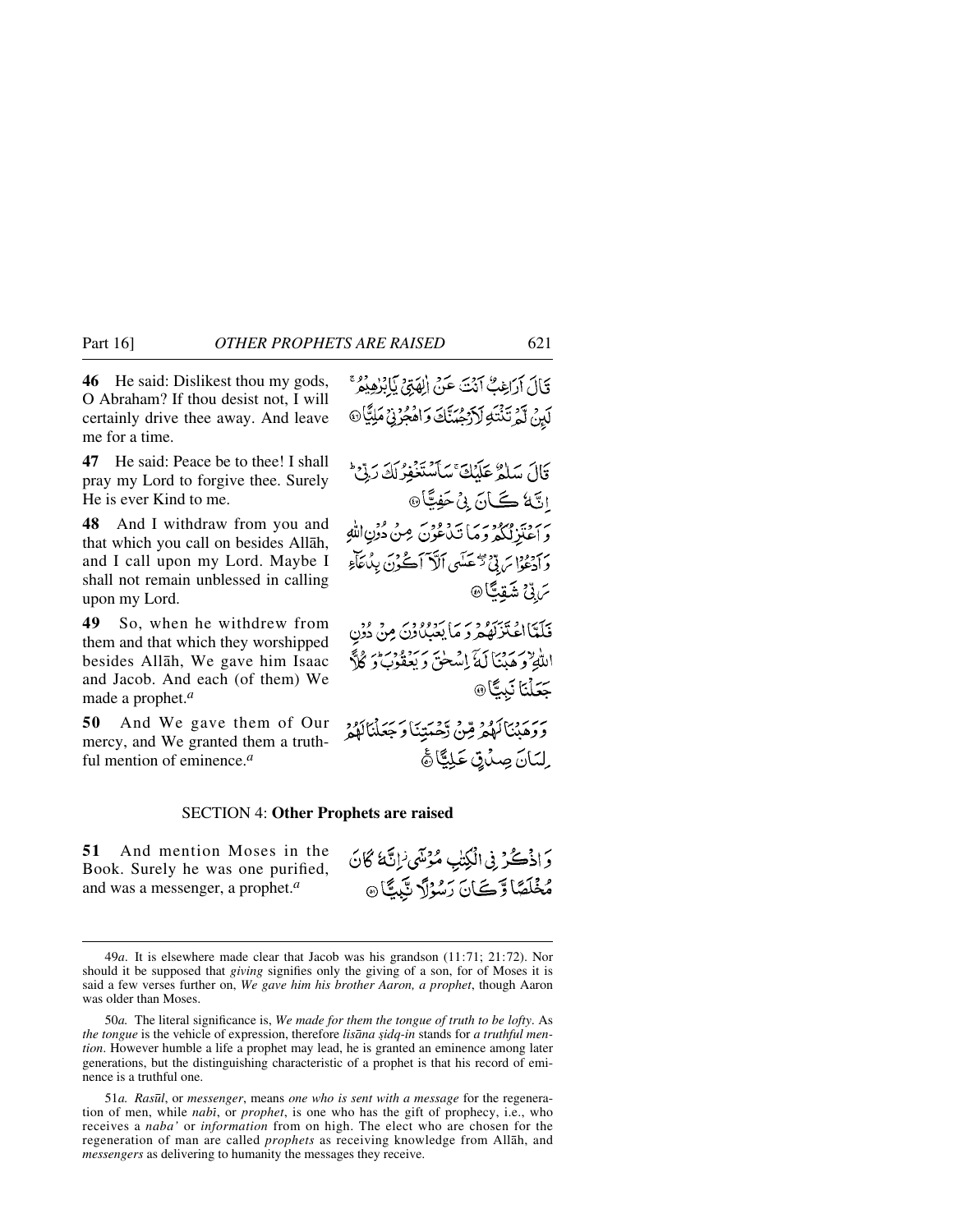**52** And We called to him from the blessed side of the mountain, and We made him draw nigh in communion.

**53** And We gave him out of Our mercy his brother Aaron, a prophet.

**54** And mention Ishmael in the Book. Surely he was truthful in promise, and he was a messenger, a prophet.*<sup>a</sup>*

**55** And he enjoined on his people prayer and almsgiving, and was one in whom his Lord was well pleased.

**56** And mention Idris in the Book. Surely he was a truthful man, a prophet,

**57** And We raised him to an elevated state.*<sup>a</sup>*

**58** These are they on whom Allåh bestowed favours, from among the prophets, of the seed of Adam, and of those whom We carried with Noah, and of the seed of Abraham and Israel, and of those whom We guided and chose. When the messages of the Beneficent were recited to them, they fell down in submission, weeping.*<sup>a</sup>*

وَ نَادَيْنَهُ مِنْ جَانِبِ الطُّوْرِ الْأَيْنَى **وَقَدَّبْنَهُ نَجِيًّا۞** د ديدن که مِنْ دَخْسَتِنَآ کَمَاهُ وُدُوْ تببيًّا® وَاذْكُرْ فِي الْكِتْبِ اِسْلِعِيْلَ ٰ إِنَّهُ كَانَ صَادِقَ الْعَمَىٰدِ وَكَانَ رَسُوْلَا تَبِيتًاهُم وْ ݣَانَ بِٱمْرُ أَهْلَةُ بِالصَّلْوَةِ وَالنَّزَّلُوٰةِ ۚ وْݣَانَ عِنْدَا رَبِّهٖ مَرْضِيًّا۞ وَإِذْكُرْ فِي الْكِتْبِ إِذْ بِيْسَ ٰ إِنَّهُ ؘڴڷ؏ڝڐٮ**ؙڟٞ**ڷػؠڲٲۿ وّ دَ فَعَنْهُ مَڪَانَاعَلَيْاْ هِ أُولَيْكَ الَّذِينَ أَنْعَهَ اللهُ عَلَيْهِ هُ مِّنَ النَّبِيِّنَ مِنْ ذُيَّ يَّةِ اٰدَمَرَّ رَمِّ حَيَلْنَا مَعَ نُوُجِرٌ وَّ مِنْ ذُرِّيَّةٍ إِبْنِ براويب دائر وعدسي عبايتاوا شَعَّدًا وَّرْڪِيَّا تَقَ

<sup>54</sup>*a.* Ishmael was a prophet. When Abraham prayed to the Lord "that Ishmael might live before Thee" (Gen. 17:18), the reply was: "And as for Ishmael, I have heard thee" (Gen. 17:20), which shows that Ishmael was made a prophet; see 2:124*a*, 125*c*. In the Holy Qur'ån Ishmael is mentioned by name on the following occasions as one of the prophets: 2:125, 127– 129, 133, 136, 140; 6:86; 19:54, 55; 21:85; 38:48; while he is referred to in 37:101– 107.

<sup>57</sup>*a*. Idris is the same as Enoch. The word *raf'*, which is used of Jesus, is also used of Enoch, and some commentators therefore misinterpret the words as indicating that Enoch was taken up to heaven alive. But the same mistake is made in both cases, for *raf'* signifies *raising to high dignity*; see 3:55*b*. The mistake seems to have arisen from what is said of Enoch in the Bible. Thus, in Gen. 5:24: "And Enoch walked with God, and he was not, for God took him". The New Testament is plainer yet: "By faith Enoch was translated that he should not see death; and was not found, because God had translated him" (Heb. 11:5). Only once again is he mentioned in the Holy Qur'ān, viz., in 21:85. For the messages of<br>
Beneficent were recited to<br>
m, they fell down in submis-<br>
1. weeping.<sup>*a*</sup><br>
54*a*. Ishmael was a prophet. When Abraham pratitive before Thee" (Gen. 17:18), the reply was: "A " (Gen. 17:20), which show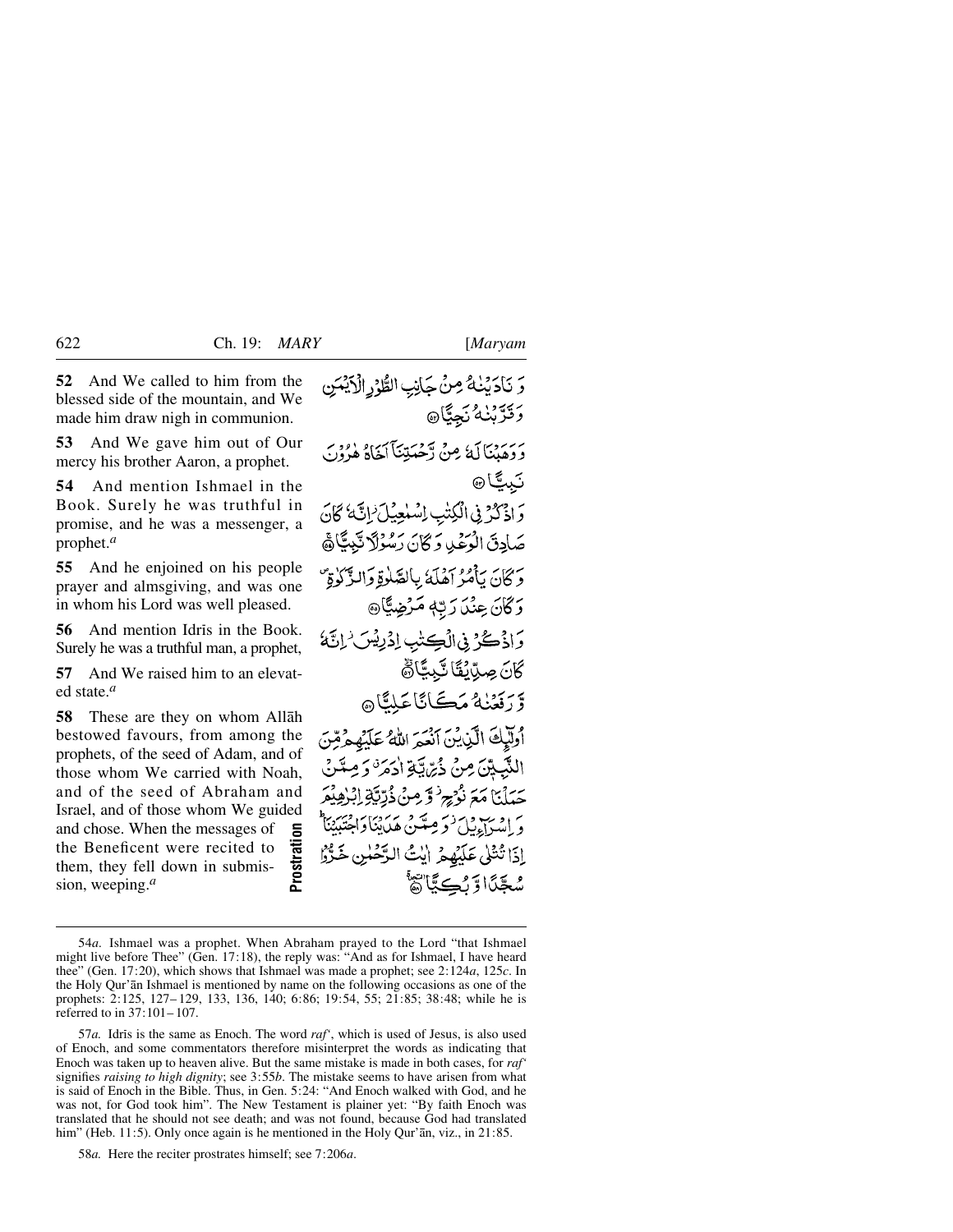**59** But there came after them an evil generation, who wasted prayers and followed lusts, so they will meet perdition,

**60** Except those who repent and believe and do good — such will enter the Garden, and they will not be wronged in aught:

**61** Gardens of perpetuity which the Beneficent has promised to His servants in the Unseen. Surely His promise ever comes to pass.

**62** They will hear therein no vain discourse, but only, Peace! And they have their sustenance therein, morning and evening.*<sup>a</sup>*

**63** This is the Garden which We cause those of Our servants to inherit who keep their duty.*<sup>a</sup>*

**64** And we descend not but by the command of thy Lord. To Him belongs what is before us and what is behind us and what is between these, and thy Lord is never forgetful.*<sup>a</sup>*

فَخَلَفَ مِنْ بَعْيِدِهِمْ خَلْفٌ أَضَاعُوا الصَّلٰوةَ وَاتَّبَعُواالشَّهَوْتِ فَسَوْفَ بَلْغَدْنَ غَيَّارَة إلَّا مَنْ تَابَ وَ اٰمَنَ وَعَيْلَ صَالِحًا فَأُولَيْكَ يَدُخُلُوْنَ الْجَنَّكَ وَلَا يُظْلَمُوْنَ شَيْئًا جَنّْتِ عَدَنِ الَّذِي وَعَدَ الرَّحْلُنُ عِبَادَةُ بِالْغَيۡبِيِّ إِنَّكَا ڪَأَنَ دَعۡلَاهُ مَأۡتِيًّا ۞ لَا يَسْبَعُوْنَ فِيهَا لَغَوَّا إِلاَّ سَلَمْاً وَلَوْ كَهُ دَ ۣڔڹ<sup>ۊ</sup>ڡۣڡۿ ڣؽڡؘٵ<sup>ؽ</sup>ػۯؗۊٞڗۜعٙۺؾٞٵ۞ ِتِلْكَ الْجَنَّةُ الَّتِيْ نُوْيُ ثُ مِنْ عِبَادِنَا مَنْ ڪَانَ تَقُبُّا۞ وَمَانَتَنَزَّلُ اِلَّا بِأَمْرِ رَبِّكَ ۚ لَهُ مَا بِدْيَنِ أَيْدِيْنَا دَمَاخَلْفَنَا دَمَا بَكِيْنَ ذلكَ وَمَاكَانَ بَرَهُكَ نَستَارَةً

63*a.* The state of *perfect peace* spoken of in the previous verse is here called the *Garden* which the righteous will inherit.

64*a.* The words, *we descend not*, are generally understood to refer to the coming of angels with Divine revelation. There is no doubt that the reference here is to the revelation of the Holy Prophet, the significance being that, as the angels brought revelation to previous prophets, so they now bring revelation, by the command of the Lord, to the Holy Prophet Muhammad. The concluding words of the verse, *thy Lord is never forgetful*, signify that the promises and prophecies made by God through His prophets could not be forgotten. Thus an account of the previous prophets is concluded with a reference to the revelation of the Holy Prophet, and this is the subject dealt with in the remaining sections of the chapter.

Some, however, think that these are the words of the faithful, which they will speak when they enter paradise (Rz).

<sup>62</sup>*a.* This description of the Hereafter is really to show that the Muslim in this world talks of nothing but peace. Islåm is really *peace*, and it is by making peace here with the Creator and His creatures that one can find peace hereafter. This is the great truth underlying the Islamic idea of paradise, for of paradise it is frequently stated in the Holy Qur'ån that there will be nothing but peace therein.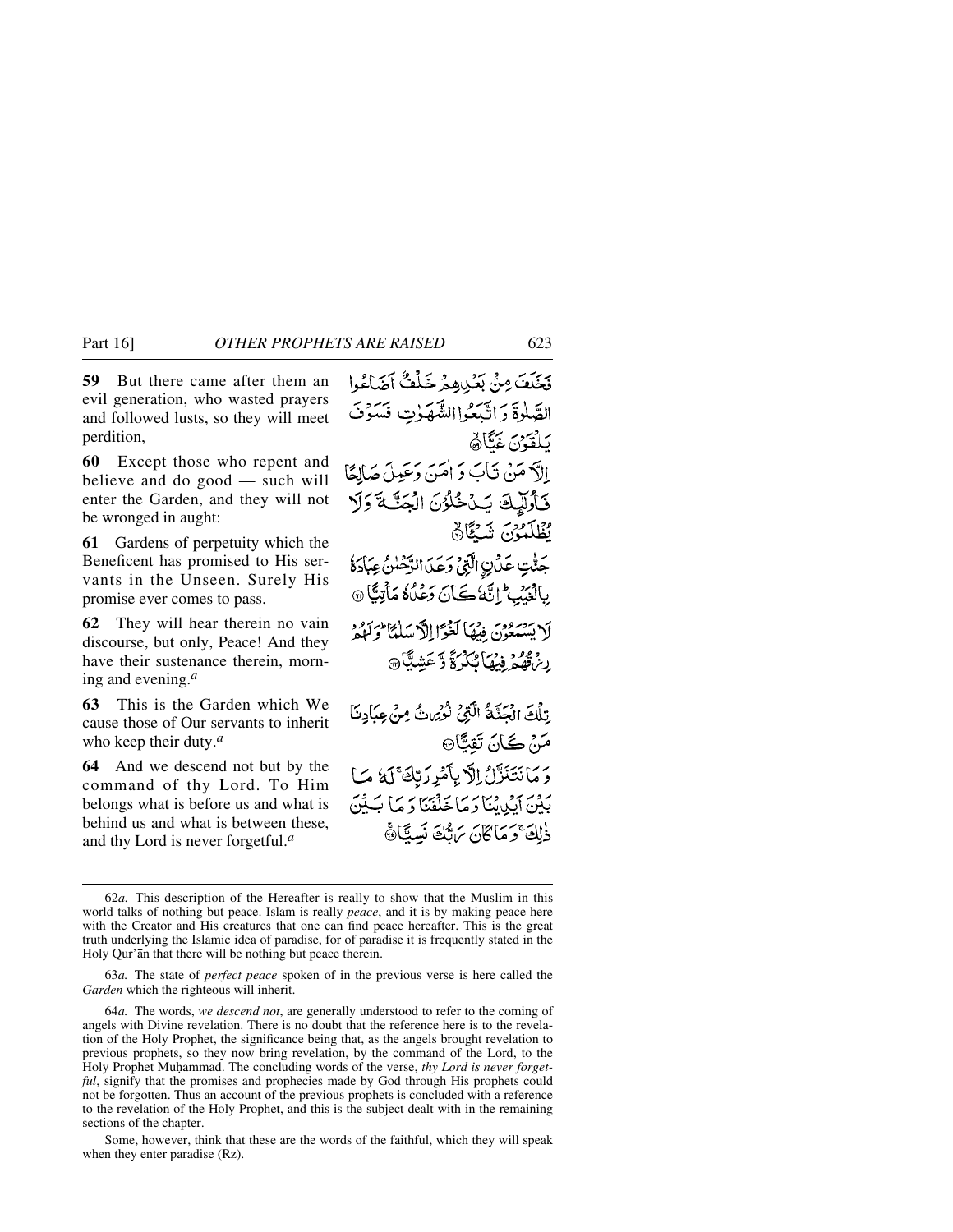آمة سَمِينَاهُمْ

**65** Lord of the heavens and the earth and what is between them, so serve Him and be patient in His service. Knowest thou any one equal to Him?

#### SECTION 5: **How the Opponents were Dealt with**

**66** And says man: When I am dead, shall I truly be brought forth alive?

**67** Does not man remember that We created him before, when he was nothing?

**68** So by thy Lord! We shall certainly gather them together and the devils, then shall We bring them around hell on their knees.*<sup>a</sup>*

**69** Then We shall draw forth from every sect those most rebellious against the Beneficent.

**70** Again, We certainly know best those who deserve most to be burned therein.

**71** And there is not one of you but shall come to it. This is an unavoidable decree of thy Lord.*<sup>a</sup>*

**72** And We shall deliver those who guard against evil,*<sup>a</sup>* and leave the wrongdoers therein on their knees.*<sup>b</sup>*

دَيَقُوْلُ الْإِنْسَانُ ءَإِذَا مَامِتًّا كَسَوْنَ و دیرم به ئا® آوَلَا يَدْكُرُ الْإِنْسَانُ آتَاخَلَقْنَهُ مِنْ قَدَلُ دَلَّهُ بَكُ شَنْݣَا۞ فَوَرَتِكَ لَنَحْشُرَتَّهُ وَالشَّيْطِيْنَ ثُمَّ لَنُحْضِرَتَّهُمْ حَوْلَ جَهَنَّدَ جِنْتِيًّا ﴾ تْجْرَلْنَنْزِعَنَّ مِنْ كُلِّ شِبْعَةِ أَيُّهُمْ أَشَلُّ عَلَى الرَّحْمٰنِ عِتِيًّا ﴾ ثُمَّ لَنَحْنُ اَعْلَمُ بِالَّيْنِينَ هُمْ أَوْلَىٰ به*ک*ا صلیباً© وَإِنْ قِنْكُمْ إِلاَّ وَارِدُهَاْ تَكَانَ عَلَى مَ تِكْ حَتْمًا مَّقْضِنًّا هُ نْݣُرّْ نْنَبِّي الّْبْدِيْنَ اتّْقَدْ ْ وّْ تْ بِي بْنُ يْرَ الطُّلِمِينَ فِيهَا جِنِيًّا @

رَبُّ السَّيْلُوتِ وَ الْأَمْرُضِ وَ مَا يَذْبَقُهَا فَأَعْبُدُهُ وَأَصْطَبِرُ لِعِبَادَتِهِ هَلْ تَعْلَمُ

72*a.* For the meaning of *thumma*, the first word of v. 72, see 2:29*a*. It is wrong to suppose that the righteous will be first cast into hell and then delivered; see 71*a*.

72*b.* Compare v. 68, where it is said that the guilty will be brought to hell *on their knees*.

<sup>68</sup>*a.* The *devils* here are clearly those who lead others to evil.

<sup>71</sup>*a.* The *wicked* only are spoken of, as the context shows clearly. That the righteous will not go to hell is made clear further on: "The day when We gather the dutiful to the Beneficent to receive honours, and drive the guilty to hell, as thirsty beasts" (vv. 85, 86). According to 21:102, *the righteous will not hear the faintest sound of hell*.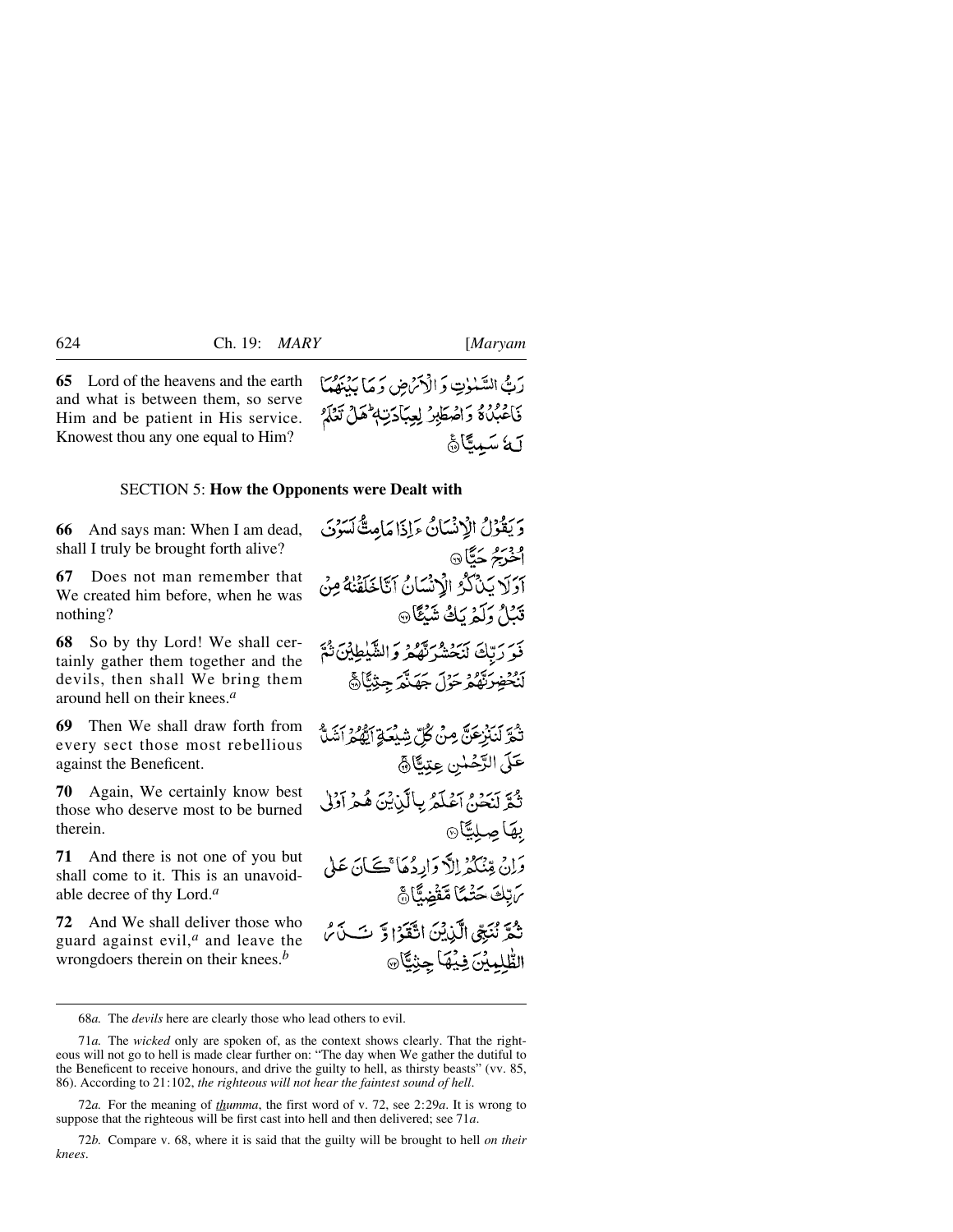**73** And when Our clear messages are recited to them, those who disbelieve say to those who believe: Which of the two parties is better in position and better in assembly?*<sup>a</sup>*

**74** And how many a generation have We destroyed before them, who had better possessions and appearance!

**75** Say: As for him who is in error, the Beneficent will prolong his length of days; until they see what they were threatened with, either the punishment or the Hour.*<sup>a</sup>* Then they will know who is worse in position and weaker in forces.*<sup>b</sup>*

**76** And Allåh increases in guidance those who go aright. And deeds that endure, the good deeds, are, with thy Lord, better in recompense and yield better return.

**77** Hast thou seen him who disbelieves in Our messages and says: I shall certainly be given wealth and children?*<sup>a</sup>*

**78** Has he gained knowledge of the unseen, or made a covenant with the Beneficent?

**79** By no means! We write down what he says, and We shall lengthen to him the length of the chastisement,

دَاذَا تُشَلِّي عَلَيْهِمْ الْنُثْنَابَيِّنِتِ قَالَ الَّيْنِ بِيَ كَفَرَهُ دَالِلَّيْنِ بِيَنَ اٰمَنُوْٓا ۚ اَسَّى الْفَرِيْقَيْنِ جَزْرٌ مَّقَامًا وَّ آخَسَنُ نَبِي ٿَاڻَ وَكَمْ آَهْلَكْنَا قَبْلَهُمْ مِّنْ قَدْنِ هُمْ آخَسَنَ آنَانَاً وَّ بِرِءْنَاهِ، قُلْ مَنْ كَانَ فِي الصَّلْلَةِ فَلْيَبِ وَوَلَمْ الدَّحْمٰنُ مَدَّاةً حَتَّىٰ!ذَا بِرَآوَٰاهَا ودرود امّالعَلّات وَإِمَّاالِسَاعَةَ ۖ بَسَيْعِلَمُوْنَ مَنْ هُوَ شَيُّ مِّڪَانَگَا وَّ آَضُعَفُ جُنُدًّا۞ وَ يَبْرِيْدُ اللَّهُ الَّيْاسُنَ اهْتَيْدَوْاهُدًى بِمَ وَالْبُقِيْتُ الصَّلِحْتُ خَيْرٌ عِنْدَ رَبِّكَ نْدَانَا وَّ جَدْرٌ مَّيَدَ وَّاهِ بِهِ أَفْرَءَيْتَ الَّذِيْ كَفَرَ بِأَيْتِنَا وَقَالَ لَأَدْتَيْنَ مَالَا دَّوَلَدًا أَهْ آطَّلَعَ الْغَيْبَ أَمِرِ اتَّخَذَ عِنْدَ الرَّحْلَ عَهْكَاڭ كَلَّهُ سَيَكِنْتُ مَا يَقُوْلُ وَ يَمْلُأَلَّهُ مِنَ الْعَنَابِ مَتَّأَاةٌ

<sup>73</sup>*a.* That is, they are proud of their great wealth and numerous forces.

<sup>75</sup>*a.* The *Hour* signifies the *hour of doom*, the time of destruction, when their power will be utterly destroyed. The *'adhåb*, in comparison with the doom, signifies a lighter punishment.

<sup>75</sup>*b.* In these words it is clearly indicated that the time will come when they will find themselves in an evil condition, and their forces weaker than the forces of Truth.

<sup>77</sup>*a.* They have no eye for the higher values of life; all they want is wealth and children.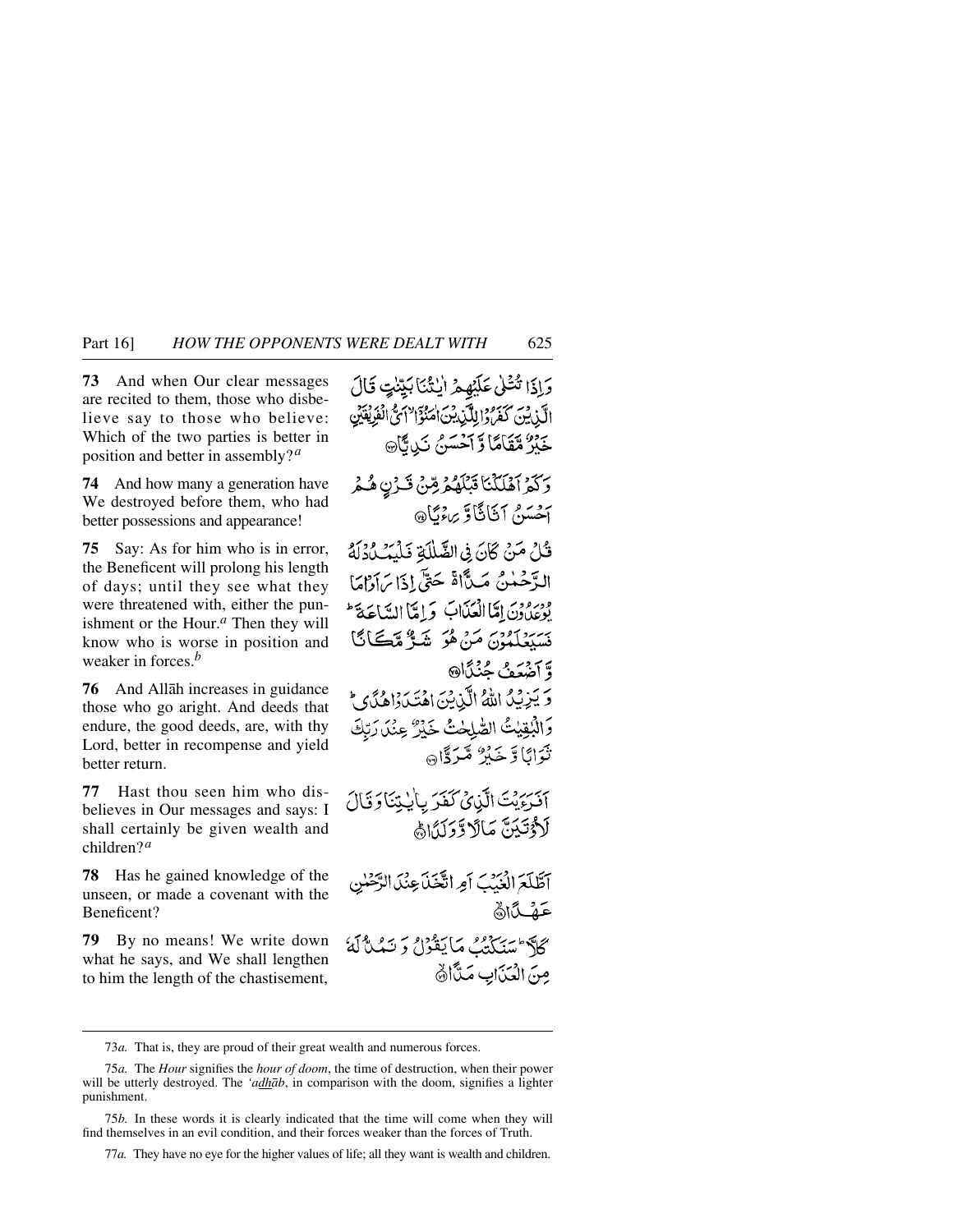عَلَيْهِمْ ضِدًّا الْ

**80** And We shall inherit from him what he says, and he will come to Us alone.*<sup>a</sup>*

**81** And they have taken gods besides Allåh, that they should be to them a source of strength —

**82** By no means! They will soon deny their worshipping them, and be their adversaries.

# وَّنَرِثُهُ مَا يَقْوَلُ وَ يَأْتِيْنَا فَرْدًا@

وَاتَّخَذُّوۡۤاْ مِنۡ دُوۡنِ اللَّهِ الِّهَةَ لِّيَكُوۡنُوۡا لَفُمْ عِزَّانٌ ٤

#### SECTION 6: **False Doctrine of Sonship**

**83** Seest thou not that We send the devils against the disbelievers, inciting them incitingly?

**84** So make no haste against them. We only number out to them a number (of days).*<sup>a</sup>*

**85** The day when We gather the dutiful to the Beneficent to receive honours,*<sup>a</sup>*

**86** And drive the guilty to hell, as thirsty beasts.*<sup>a</sup>*

**87** They have no power of intercession, save him who has made a covenant with the Beneficent.

**88** And they say: The Beneficent has taken to Himself a son.

**89** Certainly you make an abominable assertion!

آلَةُ تَدَ آنَّآَ آدْسَلْنَا الشَّلْطِينَ عَلَى الْڪْفِرِيْنَ تَؤُرُّهُمْ اَسَّالَ فيلا تضعك عَلَيْهِمْ إِنَّمَا نَفْسٌ لَّفَكَّ عَبِدًّا أَنَّهَ يَوْمَرِ نَحْشُرُ الْمُتَّقِينَ إِلَى الرَّحْلِنِ وَنُمَّاهُمْ وَّ نَسْوَيُّ الْمُجْرِمِيْنَ إِلَى جَهَنْمَ دِمْ دَارَهَ لَا يَمْلِكُوُنَ الشَّفَاعَةَ اِلَّامَنِ اتَّخَذَ عِنْدَ الرَّحْسُ عَهْدًا هَ دَ قَالَوْااتَّخَذَ الرَّحْمٰنُ دَلَيْدًاهُ لَقَلْ جِئْتُمْ شَكَّا ادًّا ﴾

<sup>80</sup>*a.* The reference is to his saying in v. 77: "I shall certainly be given wealth and children". God's inheriting thus means that their wealth and children will be taken away from them and ultimately be a source of strength to Islåm.

<sup>84</sup>*a.* Because their doom is already decreed.

<sup>85</sup>*a. Wafd* is *a party coming to a king to receive honours* (R, LA).

<sup>86</sup>*a. Wird* signifies *coming to* or *arriving at water* (LL); hence it signifies *thirsty*, because thirsty beasts are driven to water.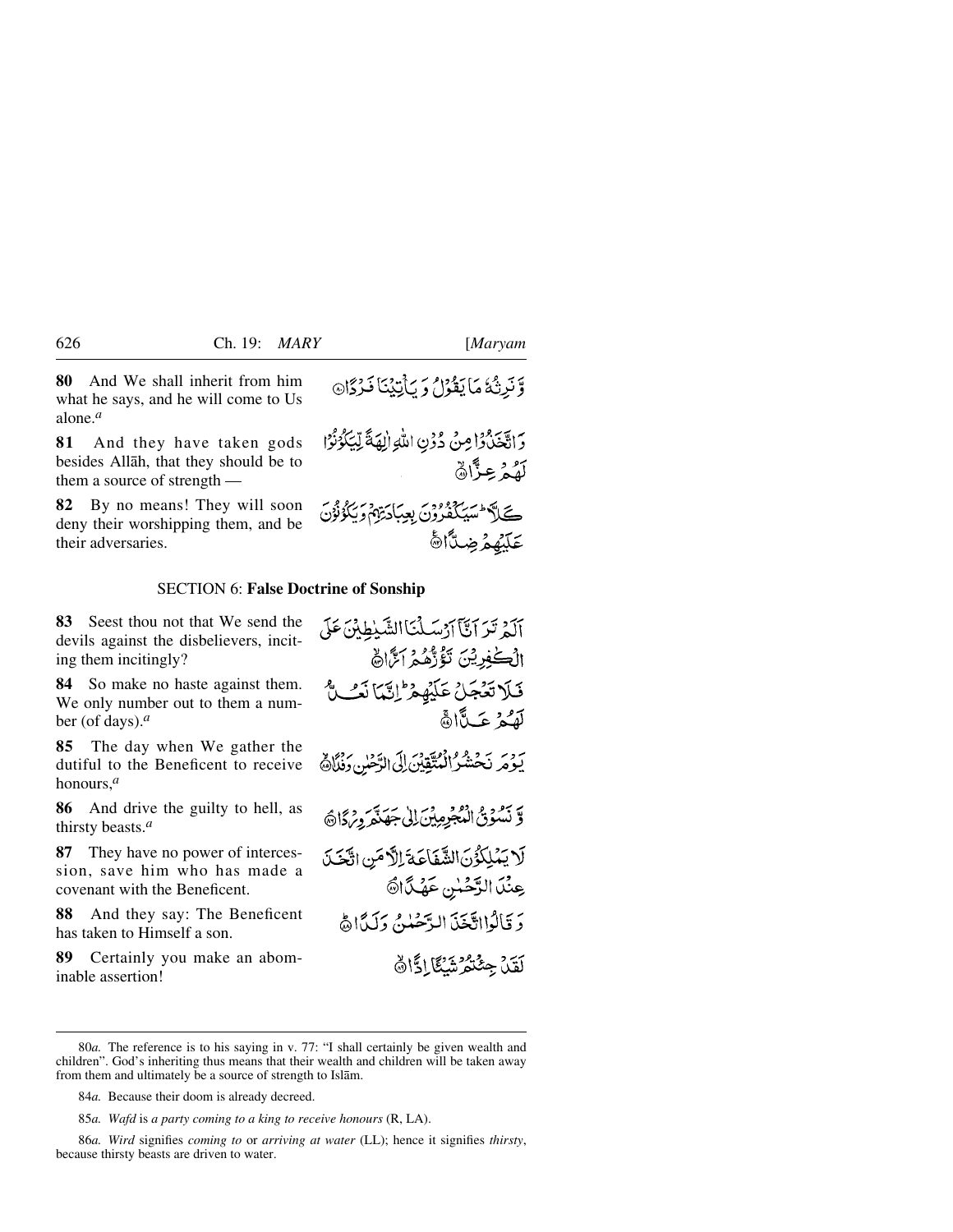**90** The heavens may almost be rent thereat, and the earth cleave asunder, and the mountains fall down in pieces,

**91** That they ascribe a son to the Beneficent!

**92** And it is not worthy of the Beneficent that He should take to Himself a son.*<sup>a</sup>*

**93** There is none in the heavens and the earth but comes to the Beneficent as a servant.

**94** Certainly He comprehends them, and has numbered them all.

**95** And everyone of them will come to Him on the day of Resurrection, alone.

**96** Those who believe and do good deeds, for them the Beneficent will surely bring about love.*<sup>a</sup>*

96*a.* Allåh's *bringing about love* for the righteous means that He loves them Himself and inspires love for them in the hearts of other people, while they also love Allåh as well as their fellow-beings. The righteous servants of God are opposed at first, but gradually their goodness prevails and they are loved and admired. There is a prophetic reference here to the great love with which the hearts of the enemies of the Prophet were to be inspired in the near future, and even today the hearts of men are being inspired with greater and greater love for him as the world witnesses the good which he did to humanity.

تَكَادُ السَّلْوٰتُ يَتَفَطَّرْنَ مِنۡهُ وَتَنۡشَوْ ۗ الْأَنْرَضُ وَتَخِرُّ الْجِبَالُ هَيِّأَاهُ آنْ دَعَوْالِلزَّحْلَيْنِ وَلَدَّانَّ وَ مَا يَشْعَىْ لِلرَّحْسِ أَنْ يَتَّخِذَ وَلَدًانَّ انْ ݣَالَّ مَنْ فِي السَّلْوٰتِ وَالْأَتْرَضِينَ إلآ اتى الرَّحُمْنِ عَبْدًاهُ لَقِّلْ اَحْضُهُمْ وَعَدَّهُمْ عَدَّاً أَنَّهُ وَكُلُّهُمْ إِنَّيْهِ يَوْمَ الْقِيْبَةِ فَرْدًا @ اِنَّ الَّذِيْنَ امَنُوْا وَعَمِلُوا الصَّلِحْتِ سبجعلُ لَهُمُرالهٌ حَينٌ وُدًّا۞

<sup>92</sup>*a.* The five verses 89– 93 contain a most emphatic and clear condemnation of the Christian doctrine of the Godhead of Jesus Christ. It may be noted that this chapter belongs to about the fifth year of the Holy Prophet's mission, as portions of it were read out before the Negus by Ja'far, who was the head of the Muslim immigrants to Abyssinia. Thus Islåm had set before itself from the very first the grand object of the reformation of Christianity. The particular point on which stress is laid in this chapter, as against the fundamental errors of the Christian religion, *Sonship* and *Atonement*, is that God is *Rahmān* (Beneficent), and does not require any compensation to forgive sinners. It is for this reason that the name Rahmān, in preference to all other names of the Divine Being, is mentioned over and over again in this chapter, and the key to the whole position is contained in v. 92 in the words: *It is not worthy of the Beneficent that He should take to Himself a son*. In fact, the doctrine of Atonement is contradicted by Christ's own words in the Lord's prayer: "And forgive us our debts as we forgive our debtors" (Matt. 6:12). A man is said to forgive his debtor when he remits the debt and does not exact any compensation. Even thus does God forgive the sinners; He needs no compensation.